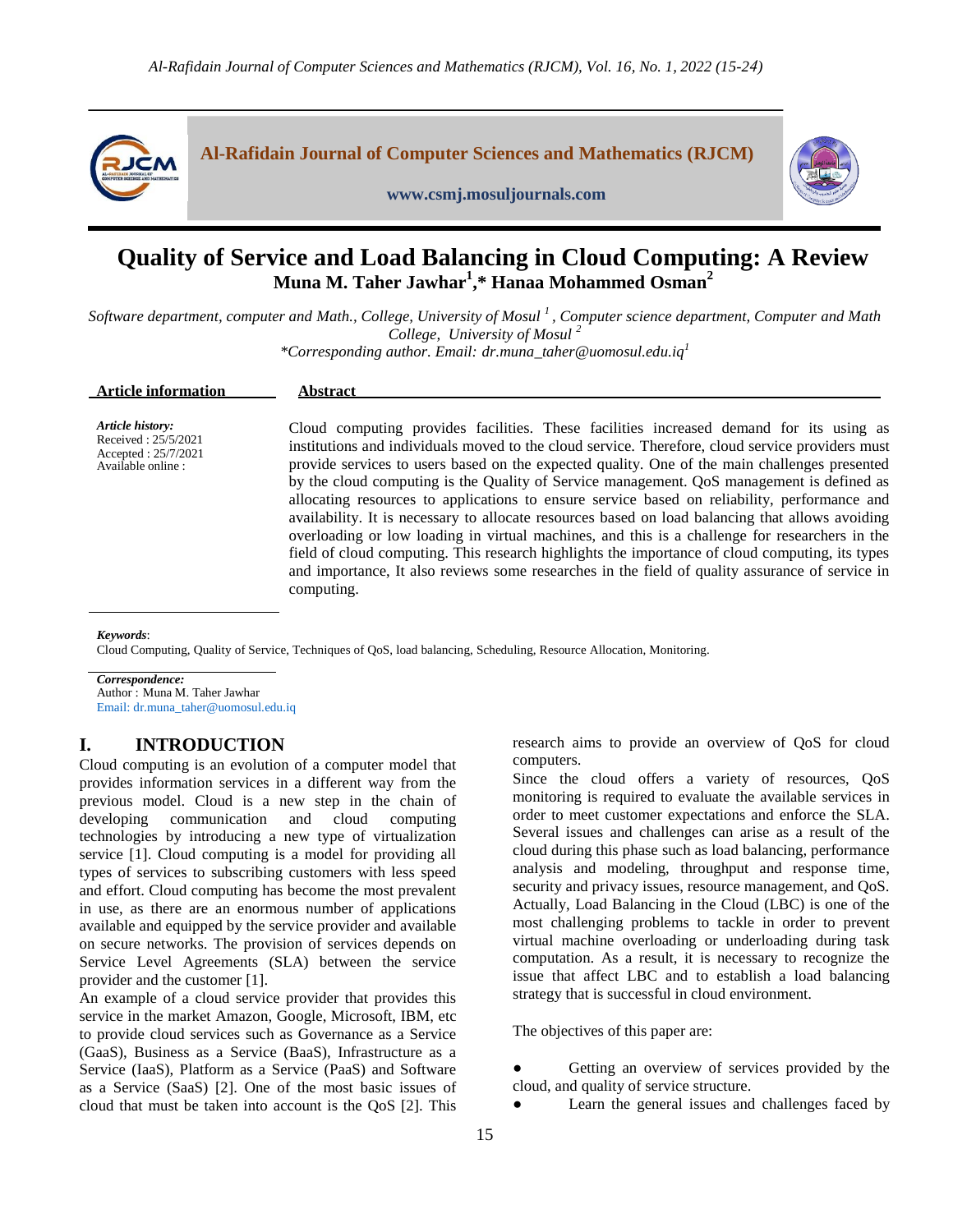the cloud and focus on load balancing in the cloud.

Shedding light on the technologies used by researchers and opening new horizons for the future.

The paper is arranged as follow, after the introduction, cloud Computing overview and the next section is QoS and their techniques. Section four contains Comparison and related survey, a comparison was made between previous work in this field by studying its strengths and weaknesses. The conclusion is in section five.

# **1. Cloud Computing Overview**

A. Definition

There are many definitions of Cloud. The most suitable one is a model that provides resources upon request such as network, applications, services, and data storage (cloud storage). The cloud can be accessed through some special applications or even some browsers on the web. [3]

B. Characteristic

The National Institute of Standards and Technology for Cloud Computing has identified five basic characteristics of the cloud:

Self-service on demand, wide network access, pooling of resources, fast flexibility and measured service. [1][4]

C. Services model of Cloud Computing

The cloud model consists of three service models that include the Infrastructure as A Service (IaaS) layer, the Platform as A Service (PaaS) and finally the programs (Software) as A Service (SaaS) and are often visualized as layers as in the figure 1, and the layers are not required to be linked. [4]



Figure 1: Cloud Service Models

Infrastructure as a Service (IaaS): The services provided by the cloud over the internet through high-level application interfaces that are used to abstract the low-level details of the network infrastructure such as cloud physical resources, data, security, backup, storage, processing, location and network. [5]

Platform as a Service (PaaS): The cloud allows customers to create the programming languages, libraries, tools and services. It is supported by a provider that deploys in cloudbased acquired infrastructure applications. [6]

Software as a Service (SaaS): The cloud allows customers to use installed applications that run on the cloud infrastructure through different programs or interfaces from different devices, so that the user gets access to databases and applications. Examples of applications provided are games and productivity programs such as Google Docs and Word Online. SaaS applications may be connected to cloud storage or file hosting facilities, as it is the CSE with google Docs and google Drive [7]. "Database as a Service (DaaS), Expert as a Service (EaaS), Storage as a Service (SaaS), Network as a Service (NaaS), Security as a Service (SECaaS), Communication as a Service (CaaS), Monitoring as a Service (MaaS), and Testing-as-a-service (TaaS)" are some of the other resources provided by cloud computing. [8]

D. Deployment of Cloud Computing

Private Cloud: It is a cloud infrastructure that is available for use by only one organization

Public Cloud: Public cloud infrastructure is available for use by the general public.

Community Cloud: Its infrastructure is available for use by a specific community of cloud users.

Hybrid Cloud: Its infrastructure consists of two or more different cloud models, which remain a unique entity. The following figure illustrates cloud Deployment models [1][9].



Figure 2: cloud deployment models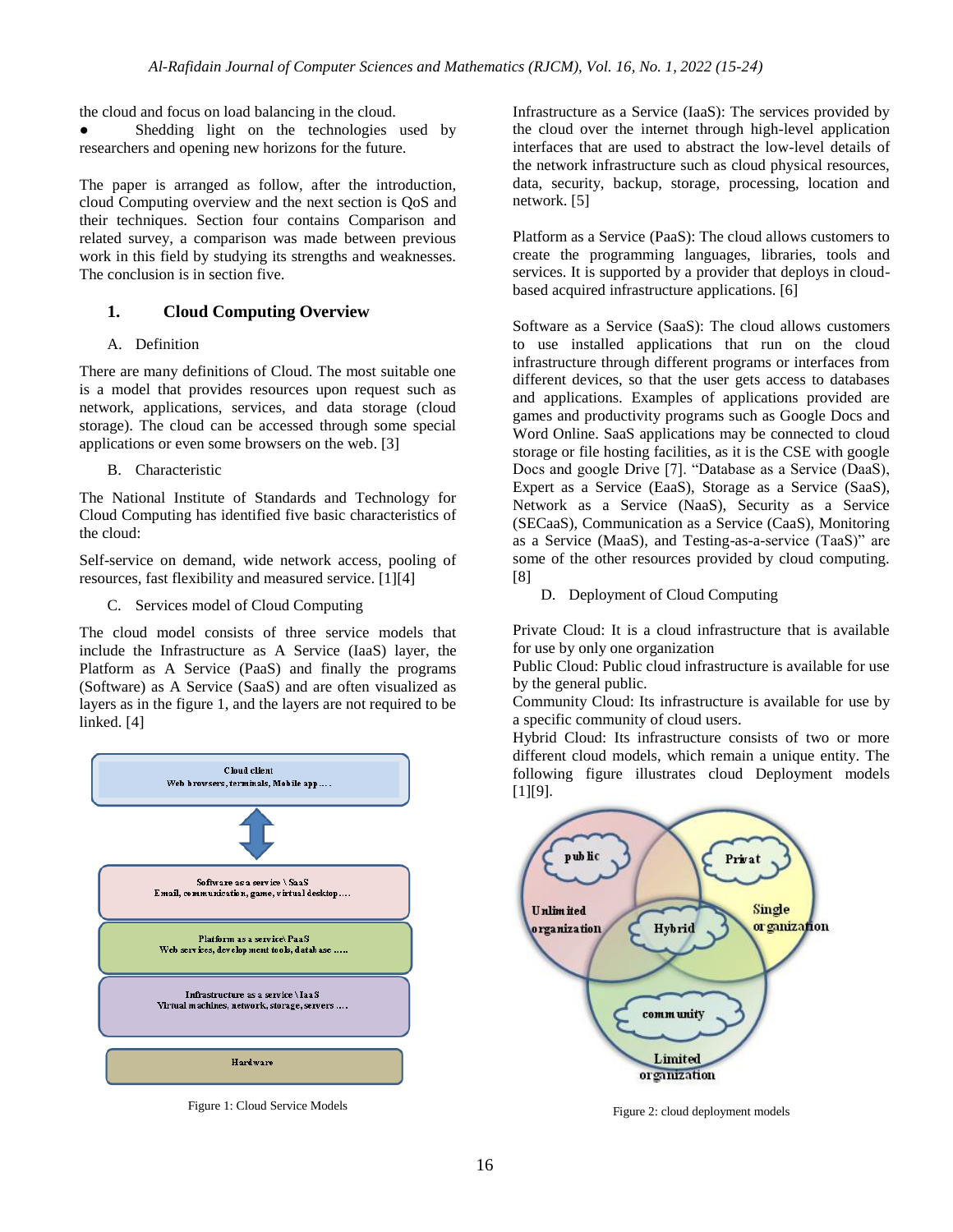# E. Issues of Cloud Computing

Since cloud technology is a modern technology, it is therefore a renewable technology that has many aspects of the issues that must be studied, most important issues included:

Quality of Service: Service quality is one of the important problems in the issue of the cloud and due to the great demand by users to use the cloud and its expansion, it was necessary to provide services to customers upon request. There are many challenges posed by QoS, including reliability and availability provided by applications and hosted by the infrastructure. Service quality is key to cloud users who expect service providers to deliver the advertised quality as per SLA. [10]

Security: Since the majority of people and organizations start using the cloud and its applications, their data and information will be stored in the database. Therefore, this information must be protected from tampering, hacking, or even theft. Security is very important to those who use the cloud. Security is an important factor in the quality of the cloud, and for this, an integrated security policy must be implemented and not leaving any gap as a weakness, and among the security policies are authentication and licensing techniques, data encryption using the highest technologies and the protection of the cloud from attacks against it. [11] Data storage and scalability: The cloud allows large storage capacity for consumers and organizations alike, without worrying about how data is stored or copied. [12]

# **2. Quality of Service (QoS)**

The quality of service in the cloud can be defined as the allocation of resources to different applications or users of the cloud according to agreements besides providing some characteristics such as reliability, performance and availability.

Many researchers are looking into high-quality management methods that can take advantage of modern software and hardware resources in the cloud. [13]

### 2.2. Techniques of QoS

Research in the field of quality of service will facilitate the researchers in this field to obtain an overview of the techniques and methods used to solve cloud problems and obtain a somewhat better quality of service than the previous one. There is also a group of packages that are used to simulate the cloud system that the researchers used in their studies and research by preparing a simulation model with virtual cloud resources as is the case in ClousSIM. Among the applications of the QoS model are:

### 1.Scheduling:

Scheduling in the cloud means choosing the best resources for more efficient execution of tasks. The scheduling software used in cloud computing must be satisfactory to cloud users to meet QoS requirements. The focus of most researchers in their research was on job scheduling and workflow. [14]

#### 2.Admission Control:

The main purpose of admission control is to provide strong performance by providing an overload protection mechanism. There are two types of it: The first type is the refusal of the service provider to new requests at the time of peak load to prevent the deterioration of the service provided to users already in the system by setting a specific limit for requests. The second type of infrastructure user is the mechanism of overloading when obtaining additional cloud resources with some delay. [15]

#### 3.Resource Management

It is the process of assigning resources available to cloud applications. The problem occurs when the service provider wants to implement a number of virtual machines on the servers. For this, resources must be managed properly to avoid problems. The proposed solutions are for resources to be managed individually by service providers or by sharing resources to reduce management costs and obtain adequate service quality. [16]

# 4.Monitoring mechanisms

Monitoring mechanism is the parameters tracking technology for virtual Cloud QoS. This technology helps users to maintain the operation of cloud applications with high efficiency and monitor the performance of parameters related to the quality of service. In this way, the causes of poor service quality can be detected. [16]

# 5.Performance models

It can help the QoS management to predict service quality. An example of a template is the waiting list model: Queue Systems, Queue Networks, Layered Queue Networks.

Researchers also use the queue model to identify load balancing and scheduling policies to support service management activities such as rollout and provisioning, as well as to minimize user waiting time and optimize power preparation for QoS content. [16]

#### 6.Load balancing

It is a supported feature for cloud offers, where the load balancer sends a request from the user to the infrastructure provider. The load must be stabilized and managed by a cloud provider [17].

#### 7.Capacity allocation

The service provider determines to upload applications to an appropriate number of virtual machines that must be executed on the specified physical servers. Taking into consideration the service level agreement agreed upon with the customer [18][19].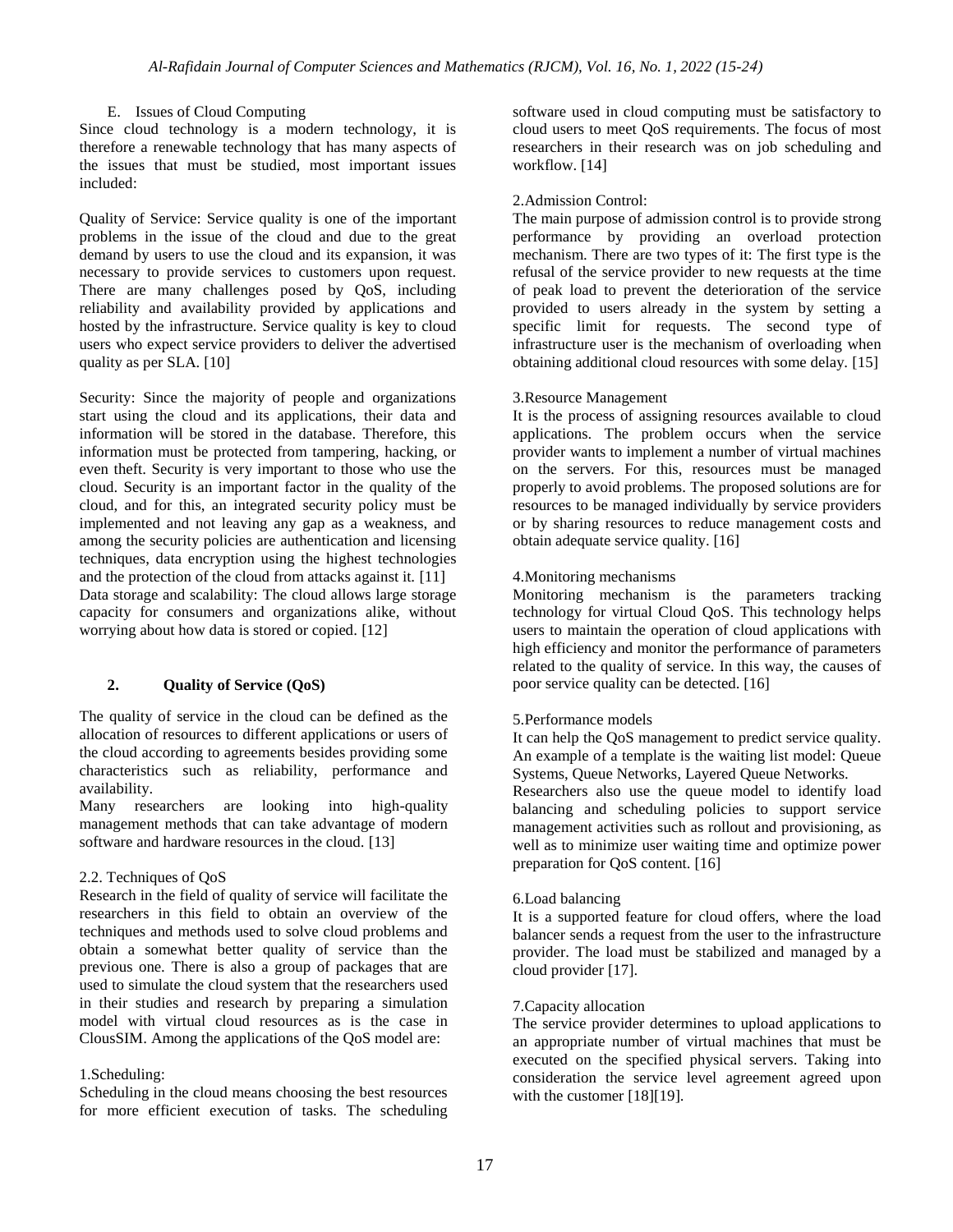# **3. Cloud Load balancing**

Cloud load balancing is the task of uniformly dividing workload across virtual machines in order to maximize resource utilization. Load balancing provides a way to evenly distribute work across available resources. Its goal is to continue working even in the event of failure of a component of the cloud, to improve cloud performance and reduce response time at the lowest possible cost, as well as reduce energy consumption and carbon emissions, as well as meet the requirements of service quality to improve load balance. [20]

## Cloud load balancing challenges

Many researchers have become fond of cloud computing issues in terms of both theoretical and practical aspects, and load balancing has been one of the prominent challenges in cloud computing, followed by many other problems such as virtual machine "VM migration", virtual machine "VM security", resource use, and user satisfaction to find solutions for the purpose of improving cloud usage. Among the problems of load balancing are Geographical Distributed Nodes, Single Point of Failure, Heterogeneous Nodes, Storage Management, Load-Balancer Scalability and Algorithm Complexity [21]

# **4. load balancing Model**

The cloud allows sharing of various resources such as server, network, and data store, which necessitates a high degree of control to control customers' requests to use such resources.

Figure 3 shows a model and workflow for the load balancing. When a cloud user requests a specific service, the user base receives these requests from users in different locations and then transfers these requests to the data center to process the requests and distribute them to the physical devices associated with the data center. After the physical device receives the tasks assigned to it, it transfers it to the load balancer that distributes the tasks to the virtual machines within this device to be executed. In the event that the virtual machine is busy performing other tasks, the task will be placed in a waiting queue until the virtual machine finishes performing its tasks, it will be transferred from the queue to the virtual machine to execute it.

The load balancer is in charge of allocating the tasks to the required virtual machine. The load balancer often prevents virtual machines from being overloaded or underloaded. If certain virtual machines are empty or underloaded and others are overloaded, system performance and quality of service will deteriorate. [22]



Figure 3: load balancing model 4.1. Strategies of load balancing

Load balancing techniques are mainly classified into static and dynamic categories, as shown in Figure 4. In static type, load balancing strategies stick to a series of laws that are independent of the system's actual state. Static algorithms are rigid in nature and depend on prior knowledge of resources such as link time, node memory and storage capacity, processing capacity, and so on. This approach is quick and straightforward, but it fails to detect connected servers, resulting in an unequal resource distribution. The only disadvantage of this strategy is that the current state of the system is not considered during decision making. As a result, it is unsuitable for rapidly changing state systems, such as distributed systems. Some examples of static technologies are "Min-Min, Max-Min, Round Robin, Shortest Job First, and Two-stage Opportunistic Load Balancing (OLB)". [23]

The second type of load balancing technology is dynamic, these technologies take into consideration the system's existing condition and make a recommendation based on that. The key benefit of these innovateeons is that they enable tasks to be transferred from an overloaded computer to a low-load machine. Dynamic load-balancing technologies are flexible, which improves system performance. During processing, the contract load is monitored continuously, and the contract exchanges information between them in certain periods of time to check the contract load and redistribute the workload between them. Some of the pregnancy balancing techniques are agent-based pregnancy balancing, load balancing inspired by honey bee behavior, ant colony optimization, and strangulation. Other dynamic load balancing methods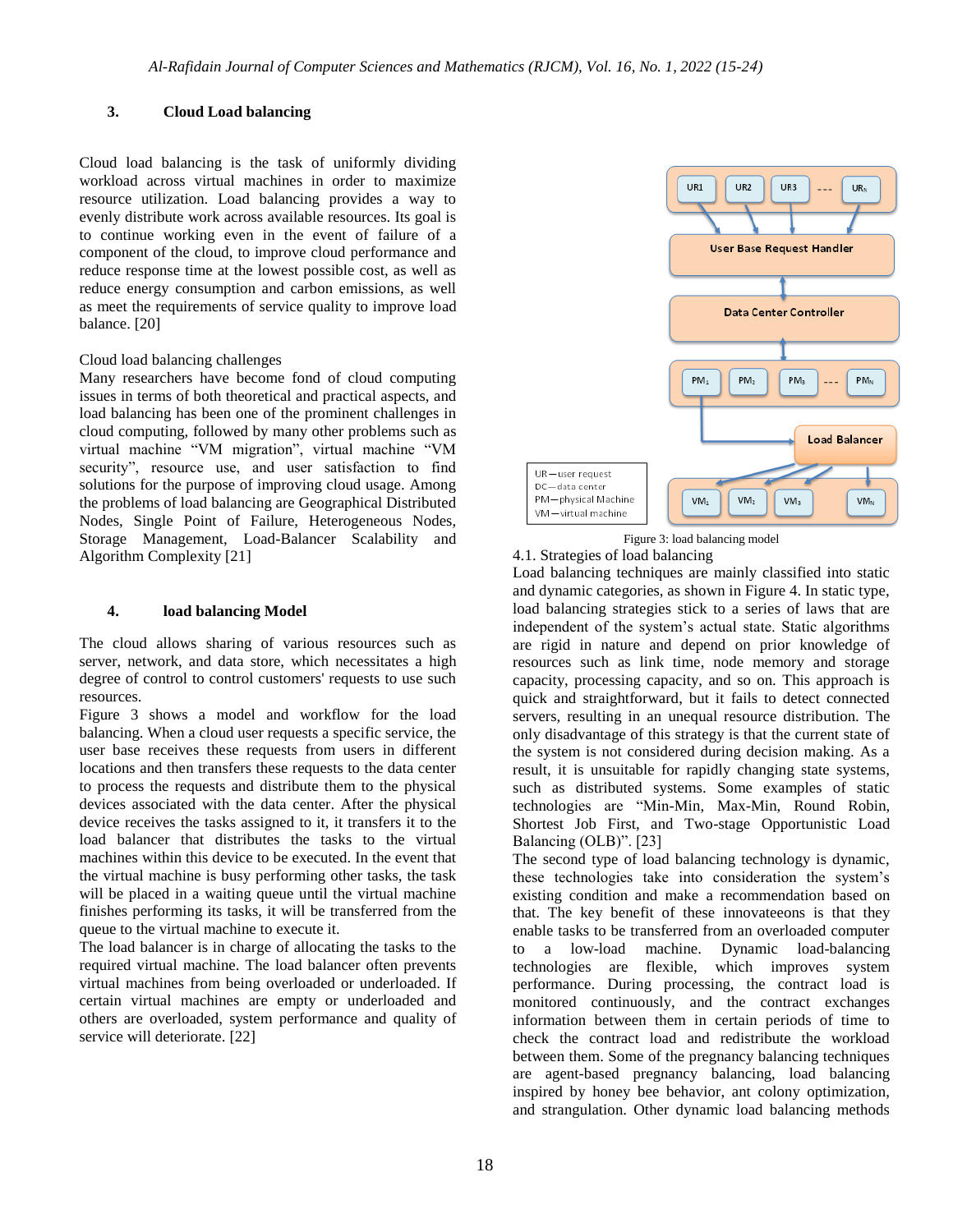can be divided into two types: distributed and undistributed. In distributed technologies, all nodes participate in distributing the loads. Either in undistributed technologies, one node or some nodes make the decision to distribute the loads. [22]



Figure 4. classification of load balancing strategies based on system state

4.2. Load balancing metrics

There are many measures that have been suggested by researchers in load balancing techniques for the optimal use of resources and improving performance, including: [21]

• Performance: The effectiveness of the system must be verified after the technology has been implemented compared to other existing load balancing techniques.

● Response time: the cumulative amount of time it took to

finish the application submitted to the framework.

- Productivity: the cumulative number of activities performed on the device in a given unite of time. The higher productivity, the better system performance.
- Scalability: The ability of the system to achieve unified load balancing when the required number of machines increases.

● Error tolerance: the ability to continue performance in the event of a breakdown of any link or node.

● Posting time: refers to the amount of time it takes to send a request / job to an overwhelmed computer. The less time it takes to migrate, the higher the machine performance.

• Resource utilization: Ensures that all cloud services are used properly, resulting in greater resource usage and reduced energy use in the cloud.

● Degree of imbalance: describes the difference between VMs.

• Limit range: used to represent the time spent in allocating resources to users.

# **5. Review previous load balancing techniques**

We conducted a study on the load balancing techniques used by the researchers and reviewed some selected papers

|  |  |  |  |  | Table 1. review previous load balancing techniques |
|--|--|--|--|--|----------------------------------------------------|
|--|--|--|--|--|----------------------------------------------------|

| <b>Author name/Year</b><br>of Publication | <b>Techniques and algorithm</b>             | <b>Advantages</b>                                              | <b>Disadvantages</b>                       |
|-------------------------------------------|---------------------------------------------|----------------------------------------------------------------|--------------------------------------------|
| Kokilavani. 2011/<br>[24]                 | Static.<br><b>SJF</b>                       | The shorter task is carried out<br>first                       | Some task be starvation.<br>More time need |
| Pasha. 2014/[25]                          | Static.<br>round-robin                      | useful for web servers.                                        | Not useful for cloud environment           |
| Cho.<br>2015/[26]                         | Dynamic.<br>ACO with PSO                    | Increased resource used. Low<br>computation time.              | High cost. Homogeneous server<br>support.  |
| Bala. 2016/[27]                           | Dynamic.<br>machine learning                | High resource<br>used.<br>Low<br>migration.<br>Overhead        | Not tested on a real<br>Cloud              |
| Babu. 2016/[28]                           | Dynamic.<br>Bee colony                      | Response time is low. High<br>resource.<br>Low migration task. | Low scalability.<br>Complexity.            |
| Devi.<br>2016/[29]                        | Dynamic.<br>round-robin.                    | Low response<br>Time.                                          | Homogeneous<br>environment<br>execution    |
| Chen.<br>2017/[30]                        | Dynamic.<br><b>Novel</b><br>load-balancing. | Improved<br>makespan and<br>OoS                                | High response time.<br>Low parameters.     |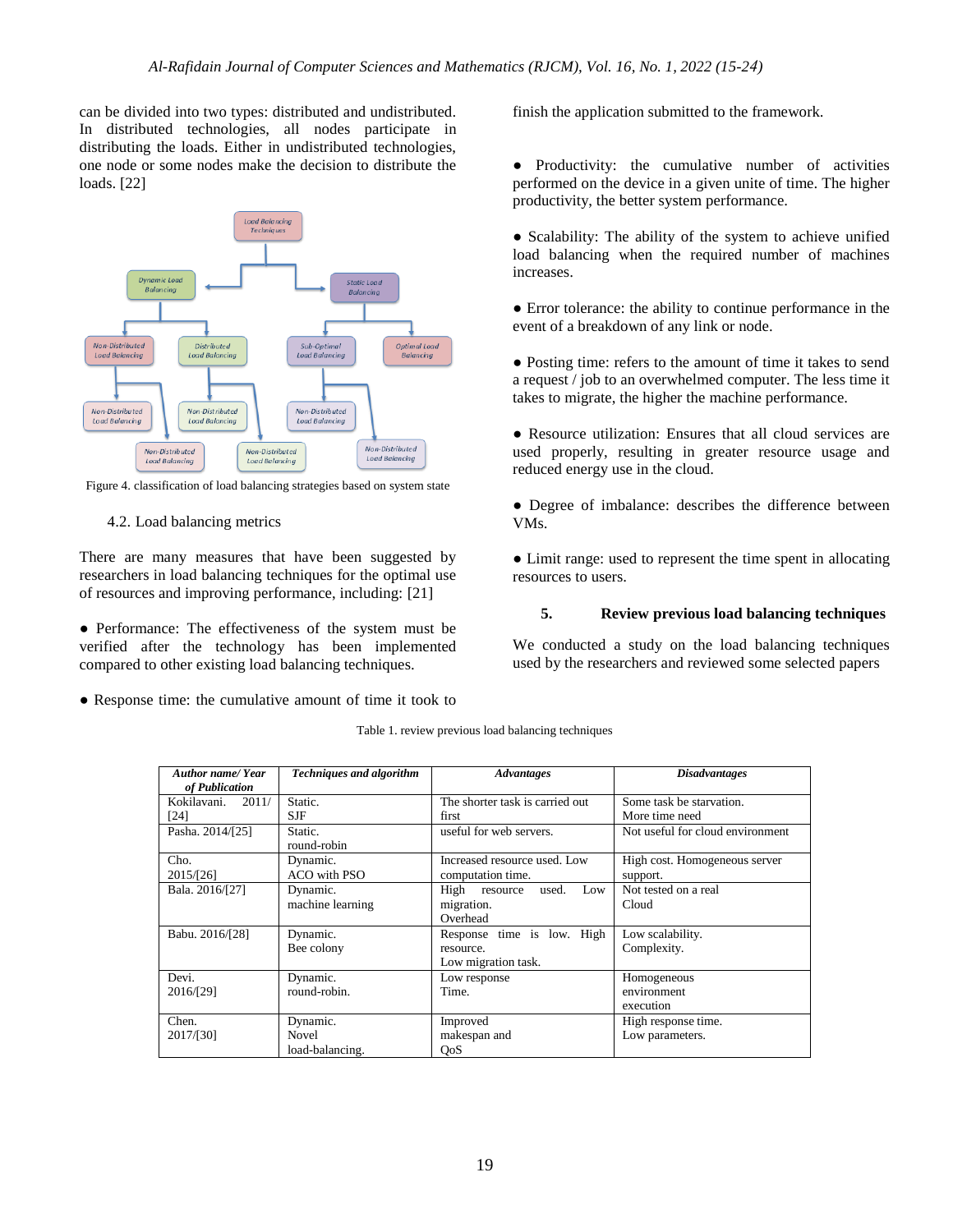# **6. Comparison of various current type of QoS**

The quality of service has been of great and continuous importance to assess, analyze and predict the quality of services provided by cloud computing. That is why it is important to know recent studies on service quality and the technologies used in it to continue working to improve service quality and provide the best services by the cloud to all users.

In this paper, we made a review of previous works that have been implemented in this field, and the aim of it is to provide an overview of the current scientific research methodology, identify directions for future research, as well as identify strengths and weaknesses as shown in the following table.

| Author name /Year of<br><b>Publication</b> | <b>Techniques and algorithm</b>                                                                                            | <b>Advantages</b>                                                                                                                                     | <b>Disadvantages</b>                                                                                                     |
|--------------------------------------------|----------------------------------------------------------------------------------------------------------------------------|-------------------------------------------------------------------------------------------------------------------------------------------------------|--------------------------------------------------------------------------------------------------------------------------|
| Hershey.<br>2015/[31]                      | (EMMRA) and (CC) are used in<br>cloud.                                                                                     | Increase OoS<br>implementation. And Prevents the<br>denial of service attack.                                                                         | The providers are not integrated<br>in a real time.                                                                      |
| Zhou Zhou. 2019/[32]                       | (MGGS) modified genetic<br>algorithm (GA) combined with<br>greedy strategy                                                 | optimize task scheduling process<br>compared to the algorithms used in<br>this paper                                                                  | The proposed algorithm should<br>be compared with other<br>scheduling algorithms to see its<br>quality.                  |
| Panda SK.<br>2018/[33]                     | Use three task partitioning<br>scheduling algorithms, CTPS,<br>CMMTPS and CMAXMTPS.                                        | The task partitioning scheduling<br>algorithms CTPS is an online<br>algorithm.                                                                        | Connection time and cost were<br>not calculated in the proposed<br>algorithm                                             |
| Khorsand R.<br>2017/[34]                   | constrained workflow scheduling<br>considering run-time<br>circumstances                                                   | "Use makespan, number of<br>messages exchanged, percentage of<br>workflows that meet the deadline<br>and VM usage cost"                               | Algorithm does not improve<br>$OoS$ .<br>having more than one<br>parameter                                               |
| Mallikarjuna B.<br>2018/[35]               | Use Bee colony optimization<br>algorithm deals with load<br>balancing                                                      | The results of the proposed<br>algorithm are relatively good<br>compared to FCFS and DLB<br>algorithms.                                               | does not compute cost<br>Effectiveness.                                                                                  |
| Keshanchi B. 2017/[36]                     | GA and heuristic-based<br><b>HEFT</b>                                                                                      | The algorithm was used on a<br>proposed cloud that was modeled                                                                                        | does not focus at reliability and<br>energy parameters                                                                   |
| Rafieyan.<br>2020/[37]                     | It combines the best-worst multi<br>criteria decision-making method<br>(BWM), and the VIKOR in load<br>balance             | Reduce the makespan, VM usage<br>cost and waiting time                                                                                                | Makespan of the algorithm is<br>High                                                                                     |
| Fernández-Cerero. 2018/[38]                | Resource allocation, task<br>scheduling for the<br>hibernation of virtual<br>machines.                                     | Reduces the energy consumption<br>of the cloud computing system                                                                                       | Dose not take security of each<br>task and level.                                                                        |
| Garg.<br>2018/[39]                         | Task deadline.<br>Scheduling model.                                                                                        | decreases the average energy<br>consumption per unit work<br>completed by the host                                                                    | High complexity                                                                                                          |
| Danlami.<br>2017/[40]                      | A Dynamic MultiObjective<br>Orthogonal Taguchi Based- Cat<br><b>Swarm Optimization</b>                                     | Proposed dMOOTC was able to<br>scaled by returning better<br>execution time, execution cost and<br>QoS as compared with the<br>comparison techniques. | The algorithm is ineffective with<br>significant computing workloads                                                     |
| Atvaf Dhari.<br>2017/[41]                  | Task scheduling algorithms are<br>used to achieve the load<br>balancing and QoS                                            | The proposed LBDA is more<br>efficient than the existing<br>algorithms                                                                                | Not all QoS transactions are<br>handled                                                                                  |
| Subrana.<br>2015/[42]                      | Making decision rule for middle<br>point of data.                                                                          | The proposed method applicability<br>in cloud computing.                                                                                              | The restricted and complexity of<br>the calculation of the algorithm.                                                    |
| Er. Manoj.<br>2018/[43]                    | <b>Resource Management</b>                                                                                                 | Experience and novelty in research<br>and their usefulness in<br>management have been studied                                                         | No study and comparison of<br>previous research and work has<br>been done                                                |
| Linlin. 2012/[44]                          | The author suggested<br>ProfminVM, ProfRS, and<br>ProfPD algorithms to admission<br>control and schedule SaaS<br>providers | reducing costs and improving<br>customer satisfaction                                                                                                 | There are some errors in this<br>estimated service time due to<br>variable virtual machines<br>performance in the cloud. |

### Table 2. Summary of Various Types of QoS in Cloud Computing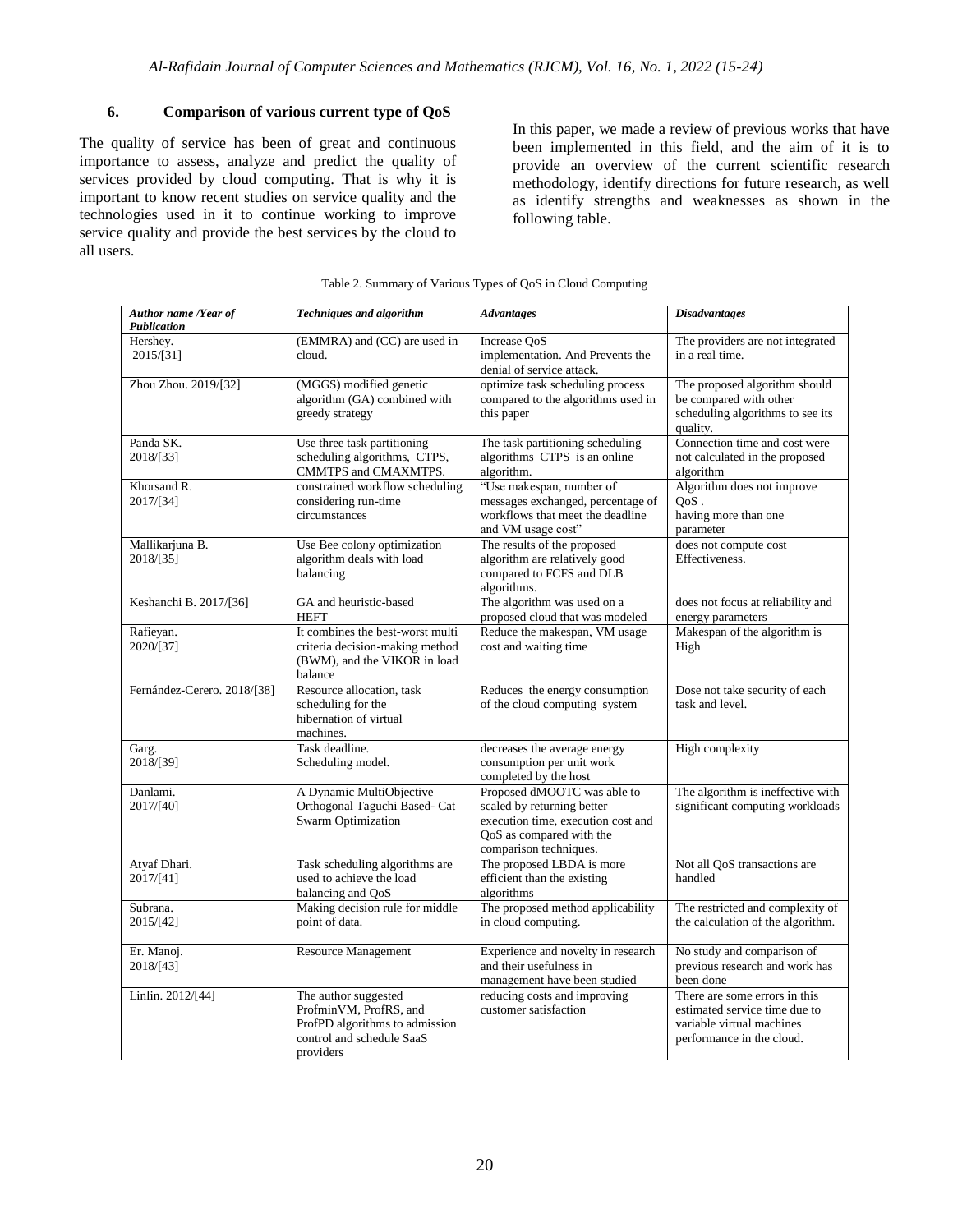### **7. Conclusion**

The number of internet users and modern technologies have increased, and the good performance of the requirements of networks has boosted as well. Therefore, service providers have to give the best proposals and services to support the latest technologies as well as the programs for users. Many people and institutions are turned to the cloud, which delivers an effective experience to clients at a cost by the level of service, which is given by the cloud from anywhere

in the world. Therefore, service providers were required to compete in providing the services provided to the consumer with the best quality and lowest cost.

Many researchers have conducted their researches on finding new explanations and innovative notions to deal with the service quality in the cloud. In this research, we conducted a study to fulfil the latest research and work in the field of cloud service quality. This research tries to highlight the quality of service and load balancing in cloud computing. Thus, each of cloud computing, the quality of service, and loud balance have just explained in detail. By doing so, the research aims at showing the importance of the quality of service and load balancing in cloud computing. In the case of static systems, the changing state of the system is not taken into account. Therefore, it can be used in small businesses or limited enterprises. As for the dynamic case, it is the general case used in distributed systems.

#### **Acknowledgement**

The authors would express they're thanks to college of computer and Math., University of Mosul to support this report.

#### **References**

- [1] Mariem Jelassi, Cherif Ghazel, Leila Azzouz Saïdane, A survey on quality of service in cloud computing. Conference Paper · September 2018.
- [2] Helen Anderson Akpan, B. RebeccaJeya Vadhanam, A Survey on Quality of Service in Cloud Computing, International Journal of Computer Trends and Technology (IJCTT) – volume 27 Number 1, October 2015.
- [3] Shiva Prakash, Quality of Service in Cloud Computing: A Survey, International Journal of Advance Research in Science and Engineering(IJARSE), Vol. 06 Issue No. 09, September 2017, pp 296-301.
- [4] Peter Mell, Timothy Grance. The NIST Definition of Cloud Computing (Technical report). National Institute of Standards and Technology: U.S. Department of Commerce.2011. doi:10.6028/NIST.SP.800-145. Special publication 800-145.
- [5] Mohammad Hamdaqa, Tassos Livogiannis and Ladan Tahvildari, A Reference Model For Developing Cloud Applications , CLOSER 2011 - International Conference on Cloud Computing and Services Science.
- [6] Gartner; Massimo Pezzini; Paolo Malinverno; Eric Thoo. Gartner Reference Model for Integration PaaS. Retrieved 16 January 2013.
- [7] Davis Geeta and Shiva Prakash, Role of Virtualization Techniques in Cloud Computing Environment, will be published Springer book

series –Advances in Intelligent Systems and Computing(AISC), 2017.

- [8] Roopali Punj and Rakesh Kumar. Technological aspects of WBANs for health monitoring: A comprehensive review. Wireless Networks (2018), 1–33.
- [9] Yang, C.; Huang, Q.; Li, Z.; Liu, K.; Hu, F. Big Data and cloud computing: innovation opportunities and challenges. 2017, International Journal of Digital Earth.
- [10] Danilo Ardagna, Giuliano Casale, Michele Ciavotta, Juan F Pérez and Weikun Wang, Quality-of-service in cloud computing: modeling techniques and their applications, Journal of Internet Services and Applications 2014, 5:11.
- [11] Hashem H. Ramadan and Dr. Divya Kashyap, Quality of Service (QoS) in Cloud Computing, (IJCSIT) International Journal of Computer Science and Information Technologies, Vol. 8 (3), 2017, 318-320.
- [12] Kzxk B. P. Rimal, A taxonomy and Survey of cloud Computing systems, Fifth International Joint Conference on INC , IMS and IDC, 2009.
- [13] Juhi Singh, Shalini Agarwal and Jayant Mishra, A Review: Towards Quality of Service in Cloud Computing, International Journal of Science and Research (IJSR) ISSN (Online): 2319-7064 Index Copernicus Value (2015): 78.96 | Impact Factor : 6.391.
- [14] Snehal A.Narale, P.K.Butey, Cloud Computing Techniques to meet QoS, IJACEN December 2015.
- [15] D. Ardagna, Quality-of-service in cloud computing:modeling techniques and their applications, Journal of Internet Services and Applications, 2014.
- [16] Abdelzahir Abdelmaboud, Quality of service approaches in cloud computing: Asystematic mapping study, The Journal of Systems and and Software, no. 101, 2015.
- [17] Isaac Odun-Ayo, Member, IAENG, Olasupo Ajayi, and Adesola Falade, Cloud Computing and Quality of Service: Issues and Developments, Proceedings of the International MultiConference of Engineers and Computer Scientists 2018 Vol I IMECS 2018, March 14-16, 2018, Hong Kong.
- [18] Massimo Coppola, Emanuele Carlini, Daniele D'Agostino, Jörn Altmann and José Ángel Bañares, Economics of Grids, Clouds, Systems, and Services, 15th International Conference, GECON 2018, Pisa, Italy, September 18–20, 2018, Proceedings, Part of the Lecture Notes in Computer Science book series (LNCS, volume 11113), 2018.
- [19] Deepshikha and Dr. Shiva Prakash, A Survey On Qos In Cloud Computing Environment, Proceedings of the Third International Conference on Computing Methodologies and Communication (ICCMC 2019) IEEE Xplore Part Number: CFP19K25-ART; ISBN: 978-1-5386-7808-4.
- [20] Aditya Bhardwaj and Challa RamaKrishna. 2018. Efficient multistage bandwidth allocation technique for virtual machine migration in cloud computing. Journal of Intelligent & Fuzzy Systems 36 (2018), 1–14. DOI:https://doi.org/10.3233/JIFS-169819
- [21] Pawan Kumar and Rakesh Kumar, Issues and Challenges of Load Balancing Techniques in Cloud Computing: A Survey. ACM Computing Surveys, Vol. 51, No. 6, Article 120. Publication date: February 2019.
- [22] Shang liang Chen, Yun yao Chen, and Suang hong Kuo. 2017. CLB: A novel load balancing architecture and algorithm for cloud services. Computers and Electrical Engineering 58 (2017), 154–160. DOI:https://doi.org/10.1016/j.compeleceng.2016.01.029
- [23] Aarti Singh, Dimple Juneja, and Manisha Malhotra. 2015. Autonomous agent based load balancing algorithm in cloud computing. Procedia Computer Science 45 (2015), 832–841.
- [24] T. Kokilavani and D. I. George Amalarethinam. 2011. Load balanced min-min algorithm for static meta-task scheduling in grid computing. International Journal of Computer Applications 20, 2 (2011), 43–49.
- [25] Nusrat Pasha, Amit Agarwal, and Ravi Rastogi. 2014. Round robin approach for VM load balancing algorithm in cloud computing